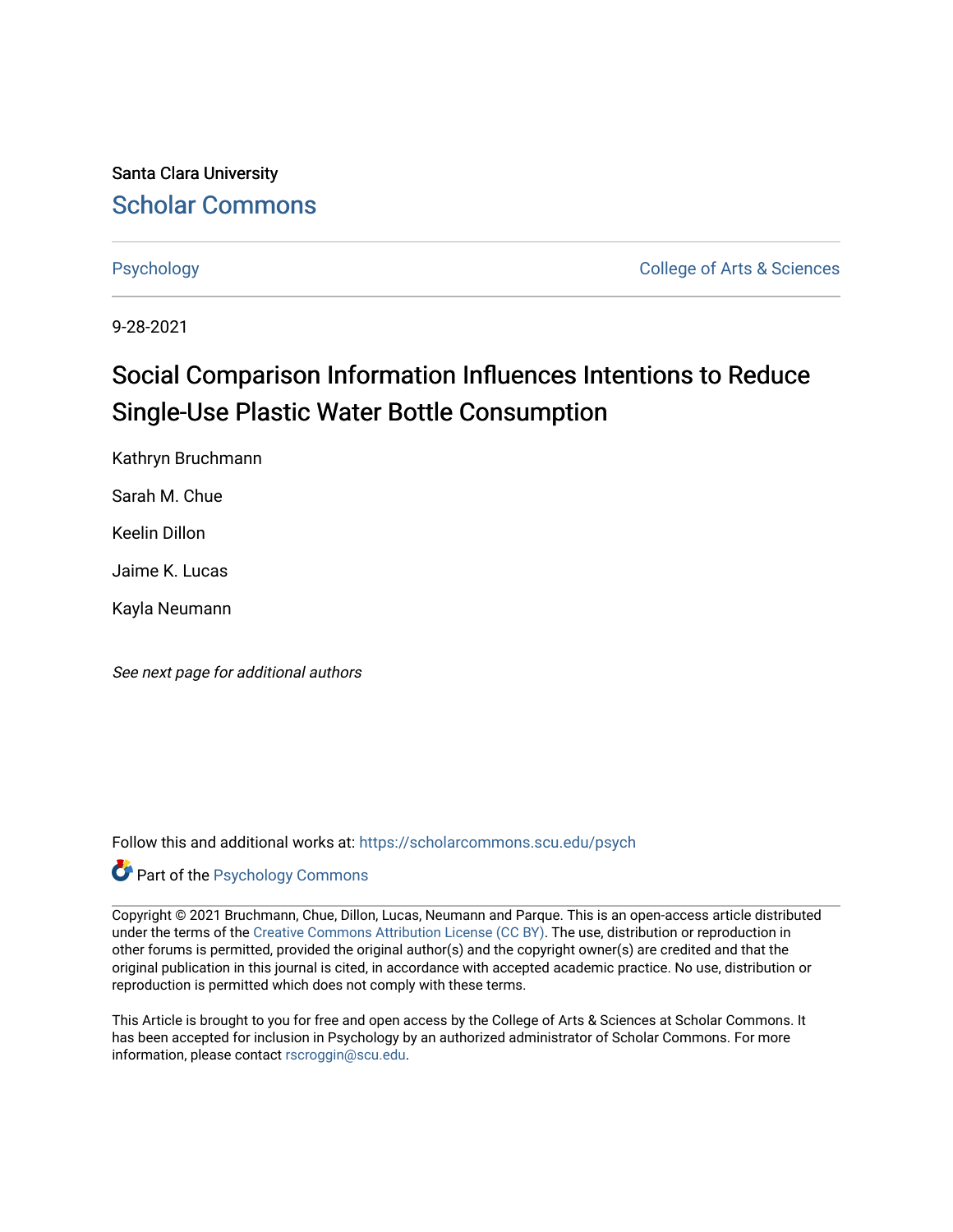# Authors

Kathryn Bruchmann, Sarah M. Chue, Keelin Dillon, Jaime K. Lucas, Kayla Neumann, and Charlotte Parque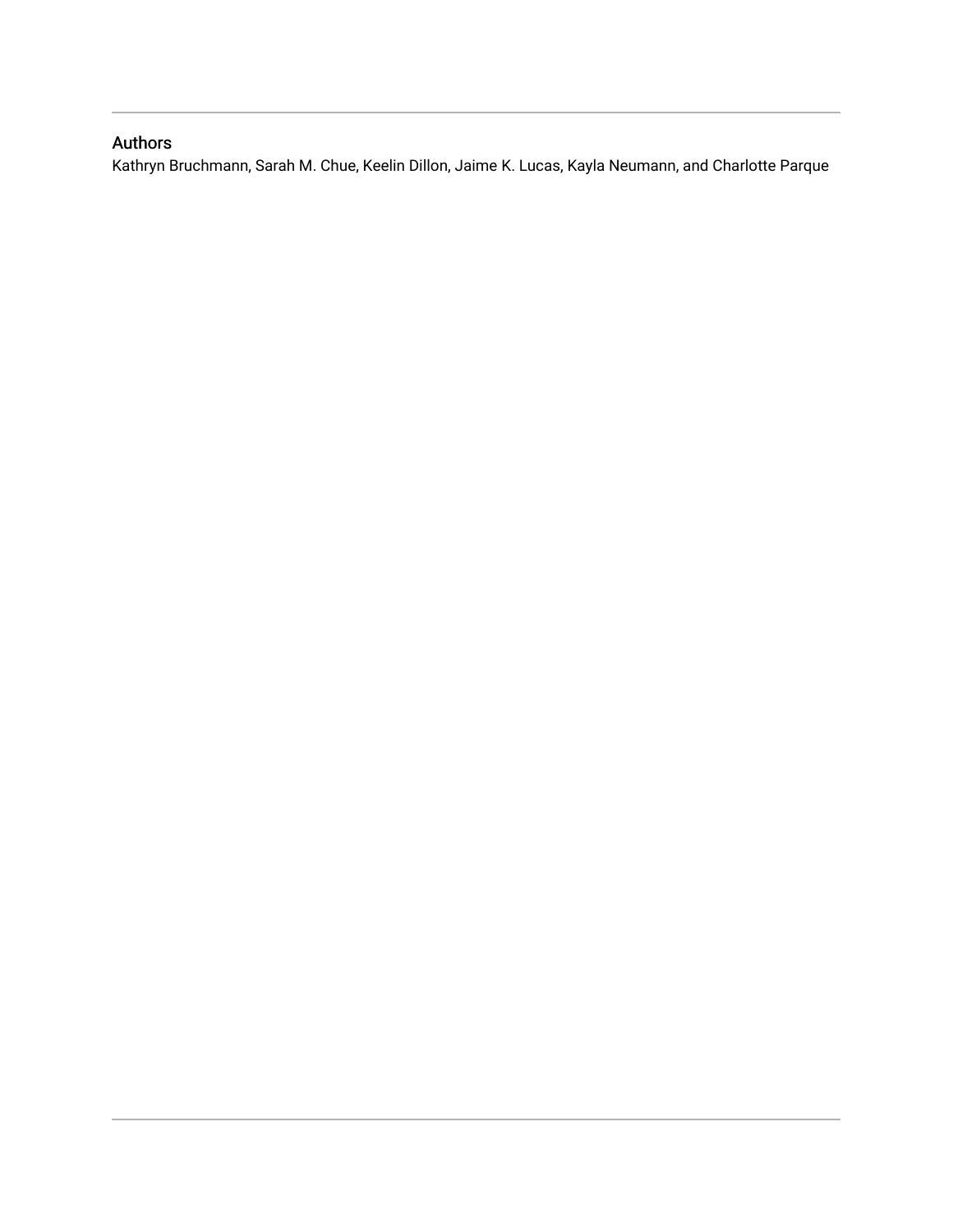



# Social Comparison Information [Influences Intentions to Reduce](https://www.frontiersin.org/articles/10.3389/fpsyg.2021.612662/full) Single-Use Plastic Water Bottle **Consumption**

Kathryn Bruchmann 1\*, Sarah M. Chue <sup>1</sup>, Keelin Dillon <sup>1</sup>, Jaime K. Lucas <sup>2</sup>, Kayla Neumann 1 and Charlotte Parque<sup>1</sup>

<sup>1</sup> Department of Psychology, Santa Clara University, Santa Clara, CA, United States, <sup>2</sup> Psychology Division, University of California, Santa Cruz, Santa Cruz, CA, United States

Single-use plastic consumption is at an all-time high and threatens environmental and human health. College campuses in particular serve as a hub for single-use plastics due to their convenience for students on the go. The present research tests whether social comparison information can influence self-perceptions of single-use plastic consumption and motivate behavior change within the college campus environment. In a controlled experiment, we measured college students' existing plastic water bottle usage and gave them false feedback about their behaviors and relative standing to their classmates: participants in comparison conditions learned they were either above or below average in their plastic water bottle sustainability behaviors. Results indicated that (relative to a no-comparison control), being above average at water bottle sustainability led students to be more satisfied with their sustainability efforts. However, either kind of comparison information (i.e., being above or below average) led to greater behavioral intentions to reduce single-use plastic water bottle consumption in the future. This study highlights how comparison information can be used to motivate sustainable behavior change with regards to single-use plastics.

Keywords: social comparison, single-use plastic consumption, people-environment studies, sustainable lifestyle choices, environmental identity, self-evaluation

# INTRODUCTION

Every minute, an estimated one million plastic water bottles are purchased globally, and fewer than half of them are recycled [\(Laville and Taylor, 2017\)](#page-7-0). Americans in particular are responsible for the purchase of 50 billion plastic water bottles per year [\(Laville and Taylor, 2017\)](#page-7-0). A particular hub for single-use plastics is university campuses (e.g., [Smyth et al., 2010\)](#page-7-1). University cafeterias, with multiple food vendors and thousands of students coming to and from class, are a prime site to utilize the convenience of single-use plastics [\(Fast et al., 2019\)](#page-7-2). Moreover, research suggests that it is in fact university students (not faculty or staff) that are driving the single-use plastic consumption (Diez et al., [2018\)](#page-7-3). Vanderbilt University calculated that students on campus purchase 430,000 plastic bottles per year, and that a university class will consume 1.7 million bottles over 4 years [\(Kopstain,](#page-7-4) [1970\)](#page-7-4). In response to the alarming consumption of single-use plastics and its detrimental impact on people and the environment, many universities have made moves towards eliminating singleuse plastics and catalyzing change in students' attitudes and behaviors [\(Kopstain, 1970;](#page-7-4) [Bullock,](#page-7-5) [2019\)](#page-7-5). One commonly used sustainability intervention is providing consumers with comparison information about others' sustainability habits (e.g., [Schultz et al., 2019\)](#page-7-6). The goal of the present

**OPEN ACCESS** 

#### Edited by:

Giuseppe Carrus, Roma Tre University, Italy

#### Reviewed by:

Mykolas Simas Poškus, Mykolas Romeris University, Lithuania Siegfried Dewitte, KU Leuven, Belgium

> \*Correspondence: Kathryn Bruchmann [kbruchmann@scu.edu](mailto:kbruchmann@scu.edu)

#### Specialty section:

This article was submitted to Environmental Psychology, a section of the journal Frontiers in Psychology

Received: 30 September 2020 Accepted: 30 August 2021 Published: 28 September 2021

#### Citation:

Bruchmann K, Chue SM, Dillon K, Lucas JK, Neumann K and Parque C (2021) Social Comparison Information Influences Intentions to Reduce Single-Use Plastic Water Bottle Consumption. Front. Psychol. 12:612662. doi: [10.3389/fpsyg.2021.612662](https://doi.org/10.3389/fpsyg.2021.612662)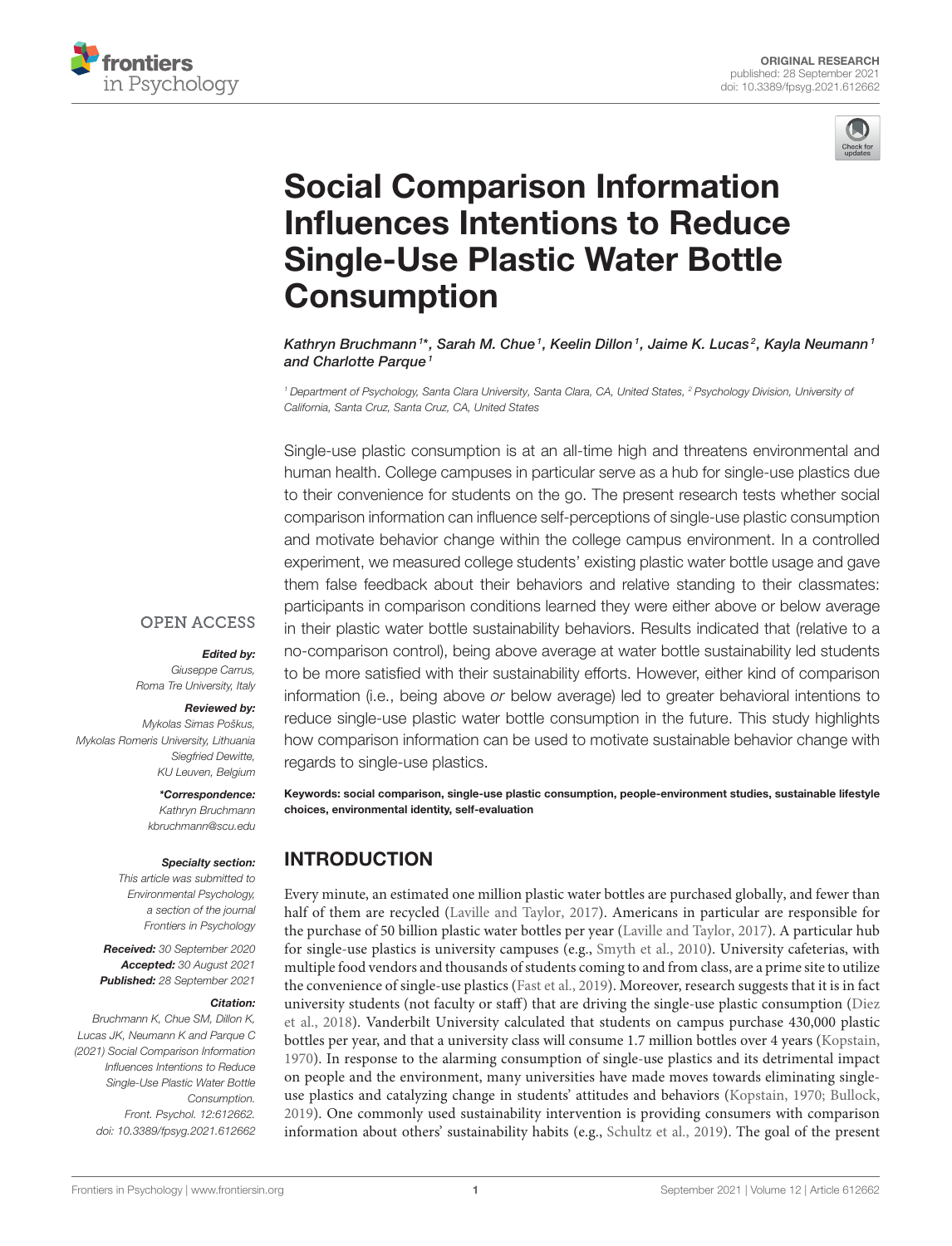paper is to test how social comparison information can influence university students' attitudes and motivation toward reducing single-use plastic water bottle consumption.

#### Motivating Sustainable Behaviors

In recent years, researchers have tested how to motivate sustainable behaviors; one successful strategy for increasing sustainability behaviors is simply making them easier (Thaler and Sunstein, [2008;](#page-7-7) [Benartzi et al., 2017;](#page-7-8) [Varotto and Spagnolli, 2017\)](#page-8-0). For example, one study showed that simply making reusable dinnerware more visible than single-use alternatives in university cafeterias made people more likely to choose the waste-free option [\(Manuel et al., 2007\)](#page-7-9).

Some researchers argue that even when structural barriers to environmental action are removed, people do not behave sustainably unless they have a strong pro-environmental attitude (e.g., [Gifford, 2011\)](#page-7-10) or environmental identity (e.g., [Clayton,](#page-7-11) [2003,](#page-7-11) [2017\)](#page-7-12). Feeling more connected to the environment (see [Nisbet et al., 2008\)](#page-7-13), predicts more pro-environmental behaviors [\(Hinds and Sparks, 2008;](#page-7-14) [Perrin and Benassi, 2009;](#page-7-15) [Qasim et al.,](#page-7-16) [2019\)](#page-7-16), and even more frequent participation in environmental activism [\(Schmitt et al., 2019\)](#page-7-17) or volunteer work (Dresner et al., [2015\)](#page-7-18). As such, many researchers argue that the key to promoting sustainable behaviors is to promote a stronger connection to nature or environmental identity within citizens (see [Gifford, 2011\)](#page-7-10). Research suggests that it could develop through personal experiences with nature [\(Prevot et al., 2016\)](#page-7-19), self-efficacy building education [\(Estrada et al., 2017\)](#page-7-20), and social interaction [\(Stapleton, 2015\)](#page-7-21).

More generally, a strong influence on self-perceptions and identity is through comparisons with others (e.g., [Festinger,](#page-7-22) [1954;](#page-7-22) [Suls et al., 2002\)](#page-7-23). The present research tests how social comparison information about single-use plastic consumption can influence both self-perceptions of sustainability and motivation for future sustainable behaviors.

# Social Comparison as Motivation

The vast literature on social comparison theory [\(Festinger, 1954\)](#page-7-22) demonstrates that relative standing with others influences beliefs about the self and can inspire future behaviors (e.g., Kluger and DeNisi, [1996;](#page-7-24) [Lockwood and Kunda, 1997;](#page-7-25) [Mahler et al., 2010;](#page-7-26) [Bruchmann, 2017;](#page-7-27) [Samek et al., 2020\)](#page-7-28). Indeed, in recent years, researchers have turned to social comparison based interventions to encourage more recycling [\(Schultz, 1999\)](#page-7-29), as well as less water [\(Schultz et al., 2019\)](#page-7-6), and electricity consumption [\(Schultz et al.,](#page-7-30) [2015;](#page-7-30) see [Valnoski, 2019](#page-7-31) for a review). For example, in one study researchers provided residents of a neighborhood with comparison information about their water usage relative to their community average (i.e., a social norm; [Schultz et al., 2019\)](#page-7-6). Residents who were using more water than average reduced their consumption after receiving the comparison information; however, households that were using less water than average continued to consume at a desirable low rate. This study suggests that comparisons with better-off and worse-off others might both lead to desirable outcomes; this may be due to the tendency to use social comparison information to self-enhance (e.g., [Bruchmann,](#page-7-27) [2017\)](#page-7-27). People who learn they are doing better than others might be motivated to maintain their positive sense of self [\(Wills, 1981\)](#page-8-1). In contrast, people who learn they are doing worse than others are more likely to be motivated to repair their self-image through committing to improved future behaviors [\(Mahler et al., 2010;](#page-7-26) [Samek et al., 2020\)](#page-7-28).

# The Present Research

The present research offers a test of social comparison information on university students' self-perceptions of single-use plastic consumption and the motivation and desire to reduce single-use plastic consumption. Participants were given false feedback about their single-use plastic water bottle sustainability behaviors, and in some cases learned that their sustainability behaviors were better or worse than the average student at their university. Participants rated their perceptions of their own sustainability, their motivation to change future behaviors, and their belief in their ability to change future behaviors. Since people generally have more favorable self-impressions when comparing to downward targets, we predicted that participants who learned they were above average would feel better about themselves than those who learned they were below average or a baseline control. However, because comparing with upward targets is more likely to motivate and inspire improved future performance, we predicted that participants who learned they were below average (vs. control) would have more sustainable behavioral intentions for the future.

# METHODS

#### Participants and Design

Undergraduates from a mid-sized university ( $N = 181$ ;  $M_{\text{age}}$ )  $= 19.19$ ,  $SD_{age} = 1.03$ ) were recruited to participate in a study about "water bottle sustainability" in exchange for partial course credit. Participants were predominantly female (65.2%) and predominantly white (61.9%). Sample size was determined by making the a priori decision to collect data from as many participants as possible across two school terms. Participants were randomly assigned to one of three experimental conditions: above average, below average, or no-comparison control.

# Materials and Procedures

To begin the online study, participants took a bogus Water Bottle Sustainability Quiz created by the researcher team that ostensibly reliably tested a baseline of plastic water bottle sustainability behaviors. Participants read that the quiz was a "validated measure" that was being tested at their university. The quiz included 10 questions with different answer formats, such as yes/no (e.g., "Do you own a reusable water bottle?"), frequencies (e.g., "Across the last 2 months, how many single-use plastic water bottles have you used?"), or response scales (e.g., "how often do you recycle single-use plastic water bottles,"  $l = never$ ,  $7=$  always). The purpose of these varied scale questions was to ensure that participants did not have a good sense of how they were performing so that the bogus feedback would be believable regardless of their current sustainability behaviors.

#### Comparison Feedback

Upon completion of the quiz, all participants saw that their Water Bottle Sustainability Score was a 78 out of 100. This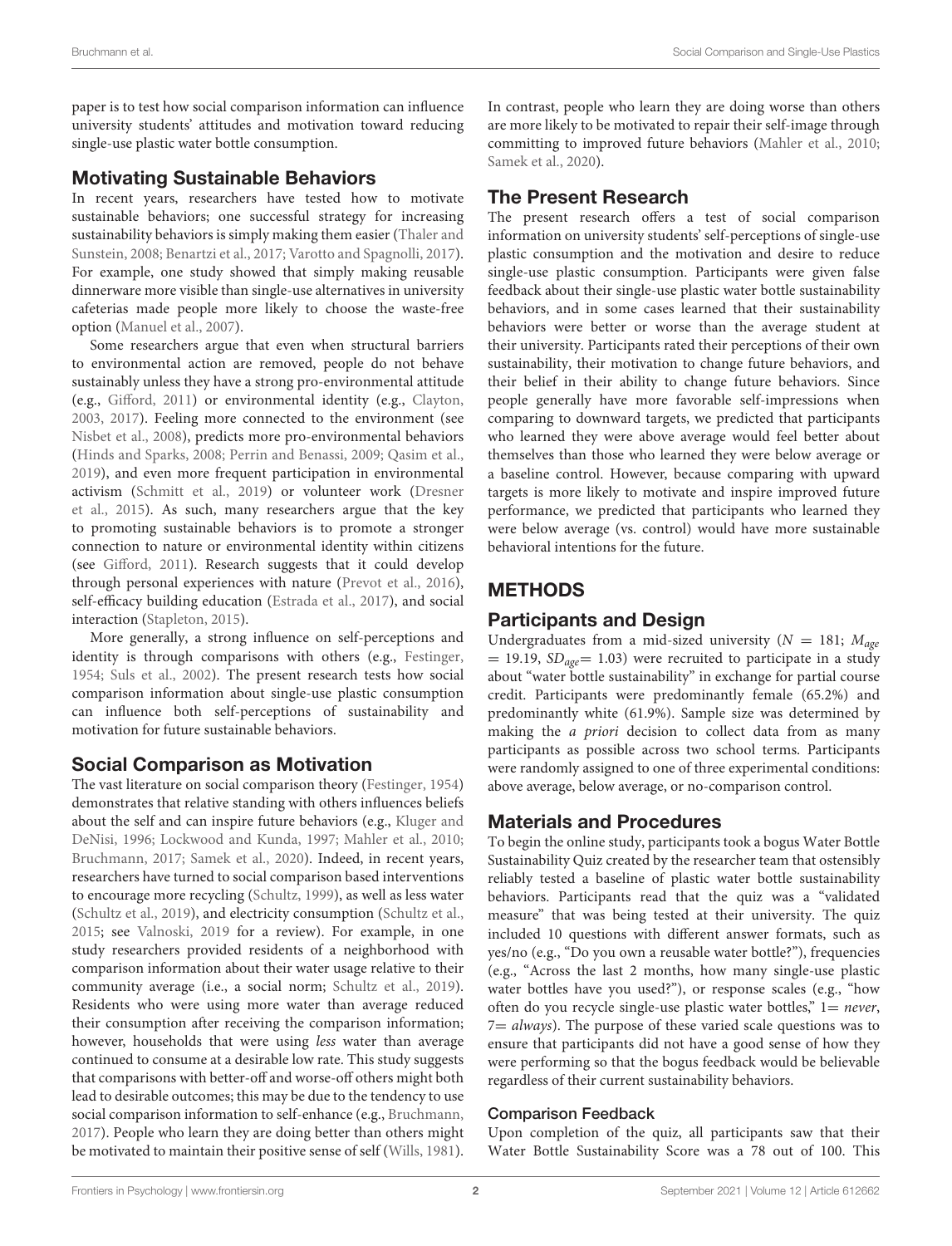score was pre-tested with a lab group and a research methods class in order to feel like a middling or "average" score. This numeric feedback was accompanied by the text, "Clearly you have a lot of good sustainable water bottle habits, but there is still room to improve!" For participants in the control condition, this was all the information that was displayed. Participants in the comparison conditions also saw the supposed average scores of students on their campus. Participants in the below average comparison condition learned that the average score was an 85 out of 100 (written in green for emphasis), while participants in the above average comparison condition learned that the average score was a 71 out of 100 (written in red). Note that these two comparison targets were an equal distance away from the participants' own scores of 78.

#### Dependent Measures

Next, participants rated their perceptions of and satisfaction with their Water Bottle Sustainability Score  $(1 = \text{very poor/dissatisfied},$ 7= very good/satisfied). Participants' ratings of and satisfaction with their sustainability quiz scores were averaged to create a self-evaluation composite ( $\alpha = 0.71$ ). Then, participants indicated their likelihood of trying to reduce single-use plastic water bottle consumption in the future, and how motivated they were to improve their water bottle sustainability  $(1 =$ extremely unlikely/unmotivated,  $7 =$  extremely likely/motivated). Participants' reported likelihood of and motivation to decrease single-use plastic water bottle consumption were aggregated to form a behavioral intention composite ( $\alpha = 0.89$ ). In addition, participants also rated if they thought they were able to improve their water bottle sustainability in the future  $(1 = \text{definitely no}, 7)$  $=$  definitely yes).

#### Environmental Identity

Next, participants indicated how much they identified with nature and the environment. First, participants responded to an 11-item scale measuring Nature Identity [\(Prevot et al., 2016;](#page-7-19)  $\alpha = 0.87$  in the current sample). Participants indicated agreement with statements such as "I feel that I am part of nature, not separate from it"  $(1 = strongly disagree, 5 = strongly agree).$ Second, participants completed the three-item Environmental Self-Identity Scale [\(van der Werff et al., 2013;](#page-8-2)  $\alpha = 0.89$  in the current sample) by indicating agreement with statements like "Acting environmentally friendly is an important part of who I am" (1 = strongly disagree, 7 = strongly agree). Finally, participants were asked to recall their own scores and the average scores on the sustainability quiz, were probed for suspicion about the comparison information and the purpose of the study, and were debriefed.

# RESULTS

# Preliminary Analyses

#### Manipulation Check

In order to test whether the social comparison manipulation worked, we examined whether participants were able to recall their own and the average scores. Overall, 98.9% of participants accurately remembered their own score within five points; there was no difference in accuracy across conditions,  $F < 1$ . Participants in the comparison conditions also overwhelmingly (99.1%) remembered the average comparison information within five points. There was no difference in accuracy between the downward and upward comparison,  $t_{(112)} = 0.90$ ,  $p = 0.371$ ,  $d = 0.09$ .

#### Pre-existing Water Bottle Sustainability

Analyzing the answers from our Water Bottle Sustainability Quiz allowed us to examine the existing sustainability behaviors of our sample. Nearly all participants (97.2%) reported owning a reusable water bottle, and over half (56.4%) of the participants indicated that they use reusable water bottles "all the time." Only 18.3% of our sample reported using more than 2 single-use plastic water bottles in a typical week across the previous 2 months. And, nearly all (81.7%) who use single-use plastic water bottles reported disposing of them in the recycling bin. Overall, from this initial survey, we concluded that our population already showed some sustainable behaviors.

#### Environmental Identity

There was not a significant effect of comparison condition on participants' responses to the Nature Identity Scale,  $F_{(2, 178)} =$ 2.73,  $p = 0.068$ ,  $\eta_p^2 = 0.030$ , or the Environmental Self-Identity Scale,  $F_{(2, 178)} = 1.54$ ,  $p = 0.217$ ,  $\eta_p^2 = 0.017$ . One-sample t-tests comparing the mean responses to the midpoint of the scale (4) revealed that participants overall felt a strong nature identity,  $t_{(180)} = 14.28$ ,  $p < 0.001$ ,  $d = 1.02$ , and environmental self-identity,  $t_{(180)} = 10.34$ ,  $p < 0.001$ ,  $d = 1.02$ . See [Table 1](#page-5-0) for correlations between nature and environmental identity and our primary dependent measures. Notably, both nature and environmental identity were related to behavioral intentions and ability, and as such, we included them as covariates in our main analyses.

#### Primary Analyses

We conducted a series of one-way ANCOVAs with comparison condition as the independent variable and environmental and nature identity as covariates. Note, patterns for all DVs were similar when covariates were not included. See **[Figure 1](#page-5-1)**.

#### Self-Evaluations

A significant effect of comparison condition emerged on selfevaluation,  $F_{(2, 176)} = 12.75$ ,  $p < 0.001$ ,  $\eta_p^2 = 0.127$ . As predicted, participants who were told they were above average  $(M = 4.96,$  $SD = 0.83$ ) rated themselves more favorably than participants in the baseline control condition ( $M = 4.38$ ,  $SD = 1.14$ ;  $p \approx 0.001, d = 0.58$  and participants who were told they were below average ( $M = 3.97$ ,  $SD = 1.02$ ,  $p < 0.001$ ,  $d =$ 1.06). Additionally, participants who were below average rated themselves less favorably than those in the baseline control condition ( $p = 0.046$ ,  $d = 0.38$ ). Neither of the covariates were related to self-evaluations.

#### Behavioral Intentions

There was a significant effect of comparison condition on behavioral intentions to reduce plastic consumption,  $F_{(2, 176)} =$ 4.13,  $p = 0.018$ ,  $\eta_p^2 = 0.045$ . Consistent with our predictions,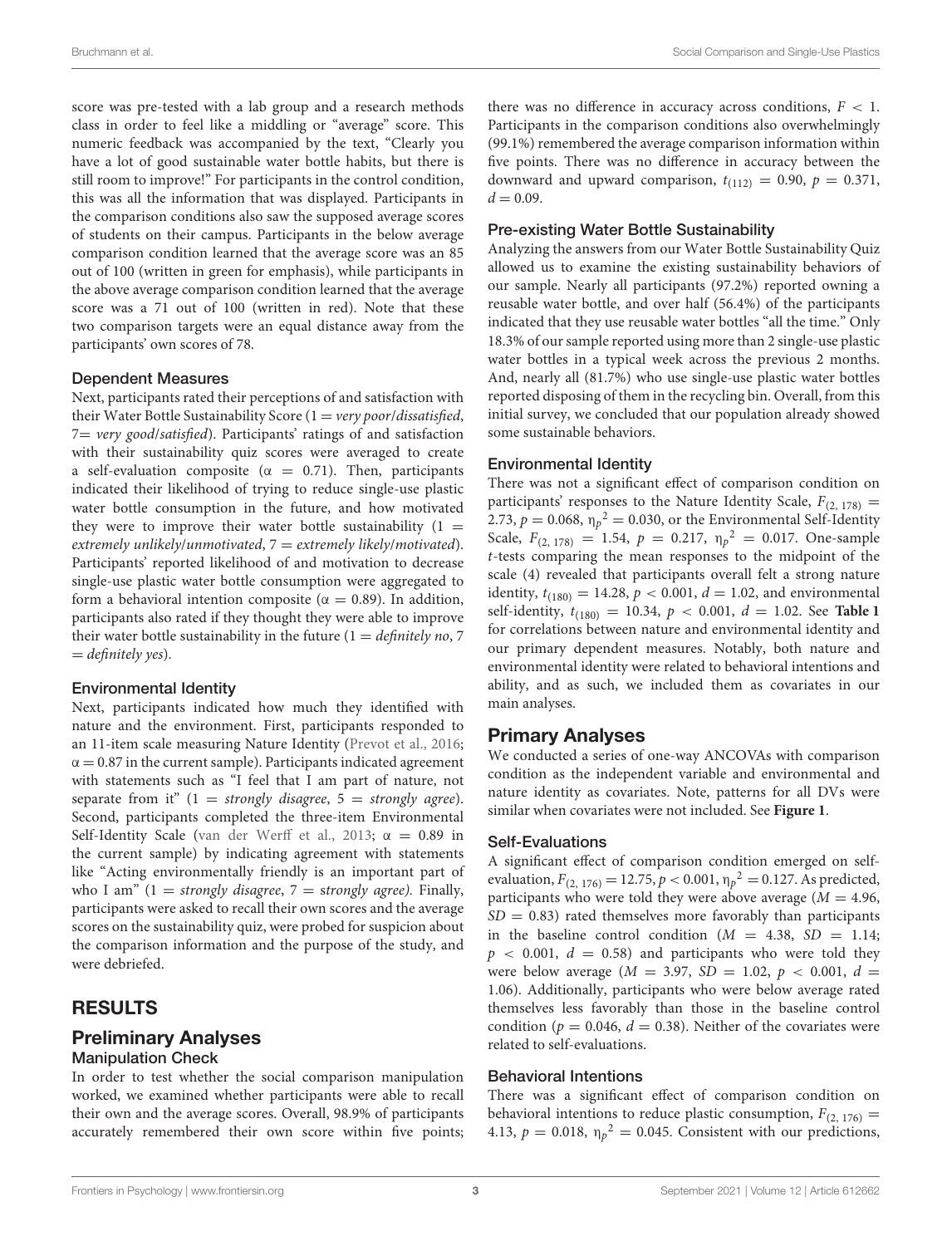| Dependent measure         | M (SD)     |          |           | з         | 4         |  |
|---------------------------|------------|----------|-----------|-----------|-----------|--|
| 1. Self-evaluation        | 4.44(1.07) |          |           |           |           |  |
| 2. Behavioral intention   | 5.42(1.28) | $-0.12$  |           |           |           |  |
| 3. Ability                | 6.04(1.21) | 0.07     | $0.38***$ |           |           |  |
| 4. Environmental identity | 4.80(1.04) | $-0.15*$ | $0.42***$ | $0.22***$ |           |  |
| 5. Nature identity        | 5.08(1.02) | $-0.14$  | $0.37***$ | $0.24***$ | $0.61***$ |  |
|                           |            |          |           |           |           |  |

<span id="page-5-0"></span>TABLE 1 | Means and correlations across dependent measures.

\*Significance at  $p = 0.05$ , \*\* $p = 0.01$ , and \*\*\* $p = 0.001$ .



<span id="page-5-1"></span>participants who were told they were below average  $(M = 5.68,$  $SD = 1.25$ ) reported stronger behavioral intentions than the baseline control condition ( $M = 5.09$ ,  $SD = 1.35$ ,  $p = 0.046$ ,  $d = 0.45$ ). Contrary to our predictions, participants who were told they were above average ( $M = 5.57$ ,  $SD = 1.78$ ) also reported greater behavioral intentions of future water bottle sustainability behaviors than those in the baseline control condition ( $p = 0.007$ ,  $d = 0.30$ ). There was no difference between participants who were told they were above or below average ( $p = 0.578$ ,  $d = 0.07$ ). There was a significant effect of both covariates: environmental identity,  $F_{(1, 176)} = 12.13$ ,  $p < 0.001$ ,  $\eta_p^2 = 0.064$ , and nature identity,  $F_{(1, 176)} = 6.06$ ,  $p = 0.015$ ,  $\eta_p^2 = 0.033$ . Consistent with previous research, this suggests that greater feelings of connection to the environment or nature predict motivation to be more sustainable. Notably, our sample overall reported relatively strong ( $M = 5.42$ ,  $SD = 1.28$ ) behavioral intentions to decrease plastic consumption compared to the midpoint of the scale (4),  $t_{(180)} = 14.92, p < 0.001, d = 1.28.$ 

#### Perceived Ability

We did not find an effect of comparison condition on participants' perceived ability to decrease single-use plastic water bottle consumption,  $F_{(2, 176)} = 1.76$ ,  $p = 0.190$ ,  $\eta_p^2 = 0.019$ . A one-sample t-test revealed that in general participants rated their ability to become more sustainable  $(M = 6.04, SD = 1.21)$  above the midpoint of the scale (4),  $t_{(180)} = 22.62$ ,  $p < 0.001$ ,  $d = 1.21$ . There was also a marginal effect of the covariate nature identity,  $F_{(1, 176)} = 3.80, p = 0.053, \eta_p^2 = 0.02$ . Consistent with previous research, this suggests that a stronger feeling of connection to nature may be related to self-efficacy surrounding sustainability.

#### **DISCUSSION**

In general, we found evidence that social comparison feedback can be an effective way to motivate the reduction of singleuse plastic water bottle consumption. We saw evidence that undergraduates who learned they were above-average in water bottle sustainability behaviors at their university had more favorable self-impressions surrounding their sustainability than a baseline, consistent with research that suggests people use comparison information from worse-off others to self-enhance [\(Wills, 1981;](#page-8-1) [Bruchmann, 2017\)](#page-7-27).

However, we saw evidence that whether participants learned they were above or below average, they had greater intentions to be more sustainable in the future (relative to baseline). As such, it seems likely that different mechanisms account for a motivation to improve for people with upward vs. downward comparison information. For example, learning that their sustainability efforts are below average may be threatening to self-perceptions and lead people to want to repair their self-image. Indeed, research suggests that after threatening feedback, people try to repair self-esteem by self-enhancing (e.g., [Friend and Gilbert,](#page-7-32)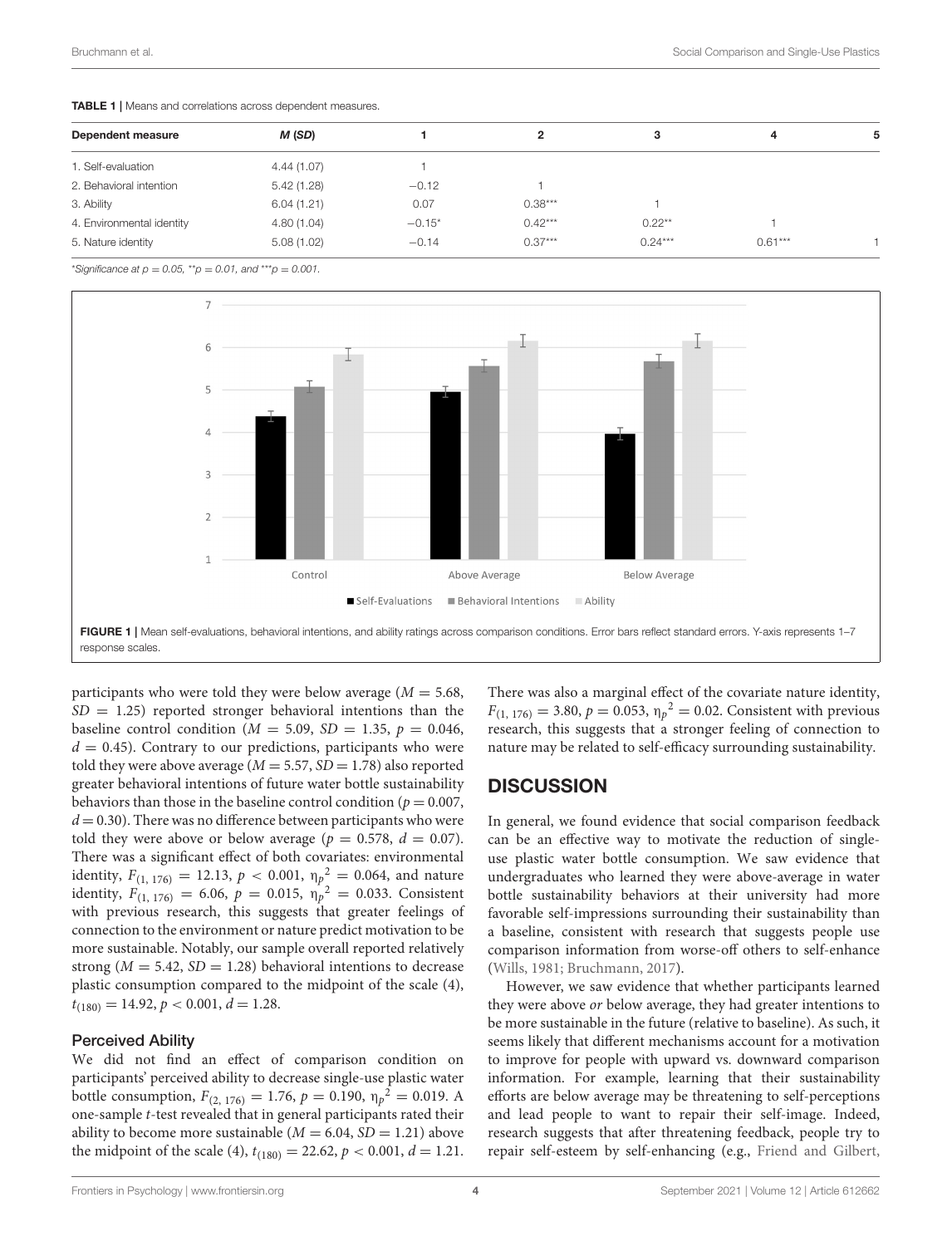[1973\)](#page-7-32) or by reporting higher expectations of future successes [\(Aspinwall and Taylor, 1993;](#page-7-33) see [Johnson, 2012](#page-7-34) for a review). However, learning their sustainability efforts are above average may lead people to want to maintain a positive self-image; the self-evaluation maintenance model [\(Tesser, 1988\)](#page-7-35) suggests that people are motivated to preserve and protect a positive self-image. Thus, expecting that future behaviors will be even more sustainable may be a way to maintain a favorable and sustainable self-image. Additionally, social comparison research suggests that comparisons with better-off others can under certain circumstances lead to feelings of inspiration (e.g., [Lockwood and Kunda, 1997\)](#page-7-25) or motivation to improve in the future (e.g., [Suls et al., 2002\)](#page-7-23). Assimilation toward betteroff others is particularly likely when the comparison targets are relevant and the successes seem attainable (Lockwood and Kunda, [1997\)](#page-7-25); in the case of our study, students were comparing themselves to peers, and generally reported feeling able to improve sustainability behaviors suggesting that they thought other successes were attainable.

Interestingly, we did not see any effect of social comparison information on people's perceived ability to practice more plastic water bottle sustainability. In fact, participants reported that they were very able to improve. This suggests that social comparison information is influencing a desire to be more sustainable, and not necessarily concerning self-efficacy beliefs about being sustainable or action plans to achieve their goals.

# LIMITATIONS

Because our data is cross-sectional, we were only able to measure behavioral intentions to increase plastic water bottle sustainability behaviors, and were not able to measure actual change in behavior. However, other research suggests that social comparison information from better-off others can and does influence actual behaviors surrounding energy consumption [\(Schultz et al., 2015\)](#page-7-30) or water usage [\(Schultz et al., 2019\)](#page-7-6). So, it is possible (or even likely) that students who found out they were below average in plastic water bottle sustainability on their university campus could actually show a change. Whether participants who thought they were above average would actually change behaviors is an empirical question; it is possible that reporting greater behavioral intentions than the baseline condition was a means of self-enhancing and that actual behaviors would not change, especially if other situational barriers emerged (e.g., [Kaiser and Schultz, 2009\)](#page-7-36). Consistent with this, in a study about social comparison and skin cancer prevention, [Mahler et al. \(2010\)](#page-7-26) found that comparisons with worse-off others actually negated positive effects of other interventions and did not increase sunscreen usage among participants. As such, it is important for future research to test whether increased motivation to reduce plastic consumption translates to actual behaviors for social comparison conditions.

Additionally, our sample, which is drawn from a university that boasts several sustainability initiatives [\(Plan, 2019\)](#page-7-37) and regularly finds itself on lists of "most sustainable college campuses" (e.g., [Top 50 Green Colleges, 2020\)](#page-7-38) may not be representative of undergraduates more generally, or a broader population. Because the campus culture overall highly values and emphasizes sustainability, it is likely that students in general feel a stronger environmental identity or more efficacy around sustainability behaviors. This could influence how social comparison information is used; future research should test the effects of social comparison information on singleuse plastic water bottle consumption across more diverse populations. Furthermore, future research should recruit higherpowered samples in order to test the generalizability of these preliminary findings.

Finally, our experiment required participants to take a "sustainability quiz" before getting social comparison feedback. In a more naturalistic setting, it is likely that only sustainability inclined participants would be motivated to participate in this type of quiz. Alternately, it is possible that completing the quiz and reflecting on personal single-use plastic consumption before receiving comparison information contributed to the effects. Future research should examine alternative ways to provide social comparison feedback; for example, in campus cafeterias, signs could be displayed near coolers of single-use plastic water bottles that provide comparative information about sustainability-related behaviors across campus.

# **CONCLUSION**

This research provides evidence that social comparison information can be used as a way to motivate more sustainable single-use plastic behaviors. And, because of the high plastic usage on university campuses, targeting an undergraduate population to become more sustainable can influence the overall campus culture. As single-use plastic consumption continues to threaten our environment and well-being, motivating even the smallest behavioral changes can have an immense positive impact for current and future generations to come.

# DATA AVAILABILITY STATEMENT

The raw data supporting the conclusions of this article will be made available by the authors, without undue reservation.

# ETHICS STATEMENT

The studies involving human participants were reviewed and approved by Santa Clara University Human Subjects Committee. The patients/participants provided their written informed consent to participate in this study.

# AUTHOR CONTRIBUTIONS

All authors contributed equally and are listed in alphabetical order. KB, SC, KD, KN, and CP contributed to the conception and design of the study. KB, SC, and KN performed the statistical analysis and wrote sections of the manuscript. SC, KD, JL, KN, and CP wrote the first draft of the manuscript. All authors contributed to the manuscript revision, all authors read and approved the submitted version.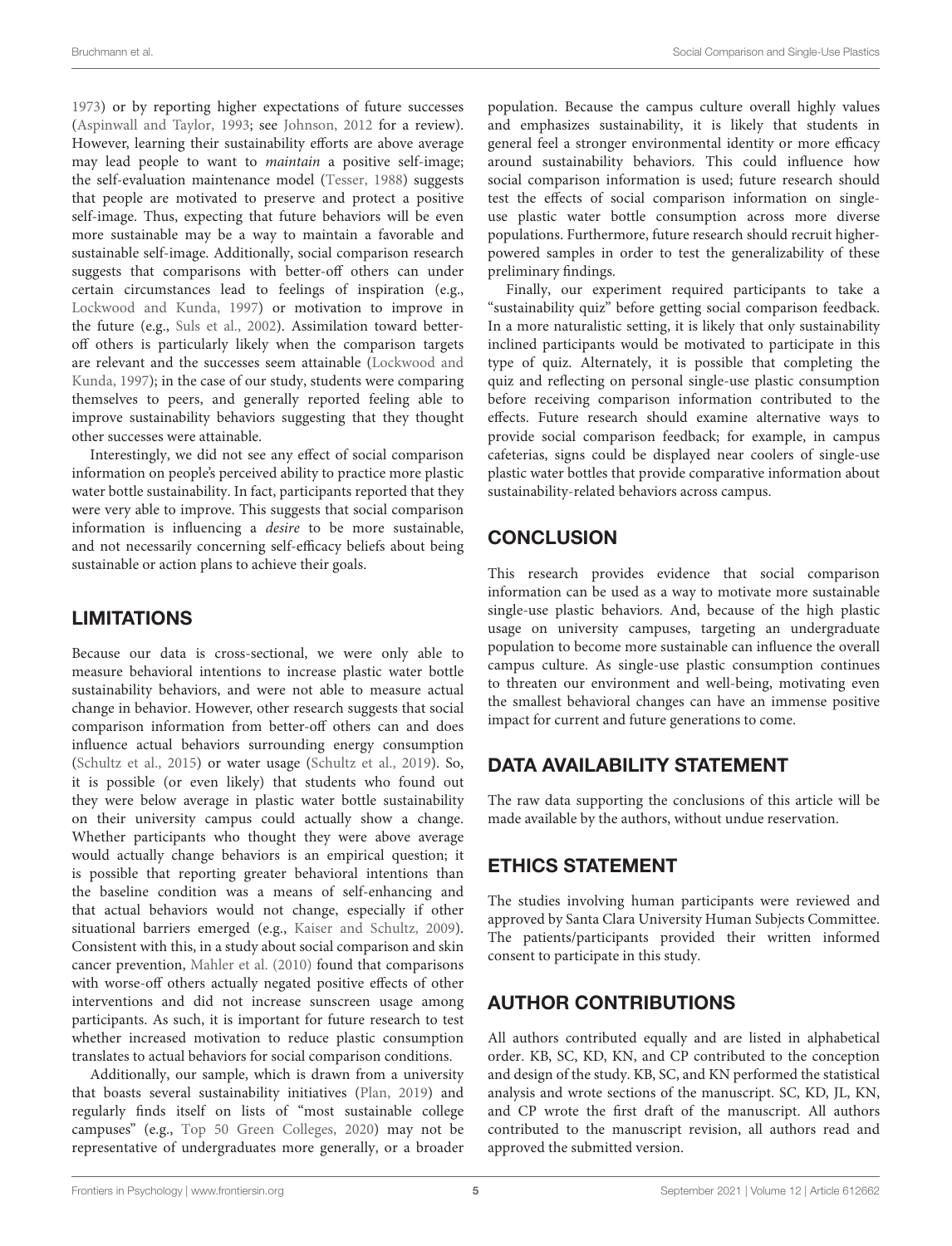# **REFERENCES**

- <span id="page-7-33"></span>Aspinwall, L. G., and Taylor, S. E. (1993). Effects of social comparison direction, threat, and self-esteem on affect, self-evaluation, and expected success. J. Pers. Soc. Psychol. [64, 708–722. doi: 10.1037/0022-3514.64.](https://doi.org/10.1037/0022-3514.64.5.708) 5.708
- <span id="page-7-8"></span>Benartzi, S., Beshears, J., Milkman, K. L., Sunstein, C. R., Thaler, R. H., Shankar, M., et al. (2017). Should governments invest more in nudging? Psychol. Sci. 28, 1041–1055. doi: [10.1177/0956797617702501](https://doi.org/10.1177/0956797617702501)
- <span id="page-7-27"></span>Bruchmann, K. (2017). Compared to what? The importance of control groups in social comparison research. Basic Appl. Soc. Psychol. 39, 91–100. doi: [10.1080/01973533.2017.1281808](https://doi.org/10.1080/01973533.2017.1281808)
- <span id="page-7-5"></span>Bullock, S. (2019). Students Succeed in Pushing Florida College Students to go Plastic-Free. Break Free From Plastic. [https://www.breakfreefromplastic.](https://www.breakfreefromplastic.org/2019/11/26/students-succeed-in-pushing-florida-college-to-go-plastic-free/#:~:text=In%20just%20over%20one%20year,from%20their%20campus%20by%202025) [org/2019/11/26/students-succeed-in-pushing-florida-college-to-go-plastic](https://www.breakfreefromplastic.org/2019/11/26/students-succeed-in-pushing-florida-college-to-go-plastic-free/#:~:text=In%20just%20over%20one%20year,from%20their%20campus%20by%202025)[free/#:~:text=In%20just%20over%20one%20year,from%20their%20campus](https://www.breakfreefromplastic.org/2019/11/26/students-succeed-in-pushing-florida-college-to-go-plastic-free/#:~:text=In%20just%20over%20one%20year,from%20their%20campus%20by%202025) [%20by%202025](https://www.breakfreefromplastic.org/2019/11/26/students-succeed-in-pushing-florida-college-to-go-plastic-free/#:~:text=In%20just%20over%20one%20year,from%20their%20campus%20by%202025) (accessed September 10, 2020).
- <span id="page-7-11"></span>Clayton, S. (2003). "Environmental identity: a conceptual and operational definition," in Identity and the Natural Environment. The Psychological Significance of Nature, eds S. Clayton and S. Opotow (Cambridge, MA: MIT Press), 45–65. doi: [10.7551/mitpress/3644.001.0001](https://doi.org/10.7551/mitpress/3644.001.0001)
- <span id="page-7-12"></span>Clayton, S. (2017). Social issues and personal life: considering the environment. J. Soc. Issues. 73, 667–681. doi: [10.1111/josi.12237](https://doi.org/10.1111/josi.12237)
- <span id="page-7-3"></span>Diez, J. R., Antigüedad, I., Agirre, E., and Rico, A. (2018). Perceptions and consumption of bottled water at the University of the Basque Country: showcasing tap water as the real alternative towards a water-sustainable university. Sustainability 10, 3431. doi: [10.3390/su10103431](https://doi.org/10.3390/su10103431)
- <span id="page-7-18"></span>Dresner, M., Handelman, C., Braun, S., and Rollwagen-Bollens, G. (2015). Environmental identity, pro-environmental behaviors, and civic engagement of volunteer stewards in Portland area parks. Environ. Educ. Res. 21, 991–1010. doi: [10.1080/13504622.2014.964188](https://doi.org/10.1080/13504622.2014.964188)
- <span id="page-7-20"></span>Estrada, M., Schultz, P. W., Silva-Send, N., and Boudrias, M. A. (2017). The role of social influence on pro-environment behaviors in the San Diego region. J. Urb. Health 94, 170–179. doi: [10.1007/s11524-017-0139-0](https://doi.org/10.1007/s11524-017-0139-0)
- <span id="page-7-2"></span>Fast, J., Haughn, J., Miller, H., and Jiang, Z. (2019). The Price of Plastic: An Analysis of the Environmental and Economic Impacts and Social Perceptions of Single-Use Plastic Containers at Dalhousie University. [Unpublished manuscript]. Department of Environmental Science, Dalhousie University.
- <span id="page-7-22"></span>Festinger, L. (1954). A theory of social comparison processes. Hum. Relat. 7, 117–140. doi: [10.1177/001872675400700202](https://doi.org/10.1177/001872675400700202)
- <span id="page-7-32"></span>Friend, R. M., and Gilbert, J. (1973). Threat and fear of negative evaluation as determinants of locus of social comparison. J. Pers. 41, 328–340. doi: [10.1111/j.1467-6494.1973.tb00097.x](https://doi.org/10.1111/j.1467-6494.1973.tb00097.x)
- <span id="page-7-10"></span>Gifford, R. (2011). The dragons of inaction: psychological barriers that limit climate change mitigation and adaptation. Amer. Psychol. 66, 290–302. doi: [10.1037/a0023566](https://doi.org/10.1037/a0023566)
- <span id="page-7-14"></span>Hinds, J., and Sparks, P. (2008). Engaging with the natural environment: the role of affective connection and identity. J. Environ. Psychol. 28, 109–120. doi: [10.1016/j.jenvp.2007.11.001](https://doi.org/10.1016/j.jenvp.2007.11.001)
- <span id="page-7-34"></span>Johnson, C. (2012). Behavioral responses to threatening social comparisons: from dastardly deeds to rising above. Soc. Personal. Psychol. Compass 6, 515–524. doi: [10.1111/j.1751-9004.2012.00445.x](https://doi.org/10.1111/j.1751-9004.2012.00445.x)
- <span id="page-7-36"></span>Kaiser, F.G., and Schultz, P. (2009). The attitude-behavior relationship: a test of three models in the moderating role of behavioral difficulty. J. Appl. Soc. Psychol. 39, 186–207. doi: [10.1111/j.1559-1816.2008.00435.x](https://doi.org/10.1111/j.1559-1816.2008.00435.x)
- <span id="page-7-24"></span>Kluger, A. N., and DeNisi, A. (1996). The effects of feedback interventions on performance: a historical review, a meta-analysis, and a preliminary feedback intervention theory. Psychol. Bull. 119, 254–284. doi: [10.1037/0033-2909.119.2.254](https://doi.org/10.1037/0033-2909.119.2.254)
- <span id="page-7-4"></span>Kopstain, B. (1970). University Eliminates Single-Use Plastic Water and Soda Bottles in Operations on Campus. Available online at: [https://www.vanderbilt.](https://www.vanderbilt.edu/sustainability/2019/08/university-eliminates-single-use-plastic-water-and-soda-bottles-in-operations-on-campus/) [edu/sustainability/2019/08/university-eliminates-single-use-plastic-water](https://www.vanderbilt.edu/sustainability/2019/08/university-eliminates-single-use-plastic-water-and-soda-bottles-in-operations-on-campus/)[and-soda-bottles-in-operations-on-campus/](https://www.vanderbilt.edu/sustainability/2019/08/university-eliminates-single-use-plastic-water-and-soda-bottles-in-operations-on-campus/) (accessed September 21, 2020).
- <span id="page-7-0"></span>Laville, S., and Taylor, M. (2017). A million bottles a minute: World's plastic binge 'as dangerous as climate change'. The Guardian. Available online at: [https://](https://www.theguardian.com/environment/2017/jun/28/a-million-a-minute-worlds-plastic-bottle-binge-as-dangerous-as-climate-change) [www.theguardian.com/environment/2017/jun/28/a-million-a-minute](https://www.theguardian.com/environment/2017/jun/28/a-million-a-minute-worlds-plastic-bottle-binge-as-dangerous-as-climate-change)[worlds-plastic-bottle-binge-as-dangerous-as-climate-change](https://www.theguardian.com/environment/2017/jun/28/a-million-a-minute-worlds-plastic-bottle-binge-as-dangerous-as-climate-change) (accessed September 10, 2020).
- <span id="page-7-25"></span>Lockwood, P., and Kunda, Z. (1997). Superstars and me: predicting the impact of role models on the self. J. Pers. Soc. Psychol. 73, 91–103. doi: [10.1037/0022-3514.73.1.91](https://doi.org/10.1037/0022-3514.73.1.91)
- <span id="page-7-26"></span>Mahler, H. I. M., Kulik, J. A., Gerrard, M., and Gibbons, F. X. (2010). Effects of upward and downward social comparison information on the efficacy of an appearance-based sun protection intervention: a randomized, controlled experiment. J. Behav. Med. 33, 496–507. doi: [10.1007/s10865-010-9279-3](https://doi.org/10.1007/s10865-010-9279-3)
- <span id="page-7-9"></span>Manuel, J. C., Sunseri, M. A., Olson, R., and Scolari, M. (2007). A diagnostic approach to increase reusable dinnerware selection in a cafeteria. J. Appl. Behav. Anal. 40, 301–310. doi: [10.1901/jaba.2007.143-05](https://doi.org/10.1901/jaba.2007.143-05)
- <span id="page-7-13"></span>Nisbet, E. K., Zelenski, J. M., and Murphy, S. A. (2008). The nature relatedness scale: linking individuals' connection with nature to environmental concern and behavior. Environ. Behav. [41, 715–740. doi: 10.1177/00139165083](https://doi.org/10.1177/0013916508318748) 18748
- <span id="page-7-15"></span>Perrin, J. L., and Benassi, V. A. (2009). The connectedness to nature scale: a measure of emotional connection to nature? J. Environ. Psychol. 29, 434–440. doi: [10.1016/j.jenvp.2009.03.003](https://doi.org/10.1016/j.jenvp.2009.03.003)
- <span id="page-7-37"></span>Plan (2019). Center for Sustainability Santa Clara University. Available online at: <https://www.scu.edu/sustainability/commitment/strategicplan/plan/> (August 24, 2020).
- <span id="page-7-19"></span>Prevot, A. C., Clayton, S., and Mathevet, R. (2016). The relationship of childhood upbringing and university degree program to environmental identity: experience in nature matters. Environ. Educ. Res. 24, 263–279. doi: [10.1080/13504622.2016.1249456](https://doi.org/10.1080/13504622.2016.1249456)
- <span id="page-7-16"></span>Qasim, H., Yan, L., Guo, R., Saeed, A., and Ashraf, B. N. (2019). The defining role of environmental self-identity among consumption values and behavioral intention to consume organic food. Int. J. Environ. Res. Public Health 16, 1106. doi: [10.3390/ijerph16071106](https://doi.org/10.3390/ijerph16071106)
- <span id="page-7-28"></span>Samek, A., Cowell, J. M., Cappelen, A. W., Cheng, Y., Contreras-Ibáñez, C., Gomez-Sicard, N., et al. (2020). The development of social comparisons and sharing behavior across 12 countries. J. Exp. Child Psychol. 192, 104778 doi: [10.1016/j.jecp.2019.104778](https://doi.org/10.1016/j.jecp.2019.104778)
- <span id="page-7-17"></span>Schmitt, M. T., Mackay, C. M. L., Droogendyk, L. M., and Payne, D. (2019). What predicts environmental activism? The roles of identification with nature and policitized environmental identity. J. Environ. Psychol. 61, 20–29. doi: [10.1016/j.jenvp.2018.11.003](https://doi.org/10.1016/j.jenvp.2018.11.003)
- <span id="page-7-29"></span>Schultz, P. W. (1999). Changing behavior with normative feedback interventions: a field experiment on curbside recycling. Basic Appl. Soc. Psychol. 21, 25–36. doi: [10.1207/s15324834basp2101\\_3](https://doi.org/10.1207/s15324834basp2101_3)
- <span id="page-7-30"></span>Schultz, P. W., Estrada, M., Schmitt, J., Sokoloski, R., and Silva-Send, N. (2015). Using in-home displays to provide smart meter feedback about household electricity consumption: a randomized control trial comparing kilowatts, cost, and social norms. Energy 90, 351–358. doi: [10.1016/j.energy.2015.06.130](https://doi.org/10.1016/j.energy.2015.06.130)
- <span id="page-7-6"></span>Schultz, W., Javey, S., and Sorokina, A. (2019). Social comparison as a tool to promote residential water conservation. Front. Water 1, 2. doi: [10.3389/frwa.2019.00002](https://doi.org/10.3389/frwa.2019.00002)
- <span id="page-7-1"></span>Smyth, D. P., Fredeen, A. L., and Booth, A. L. (2010). Reducing solid waste in higher education: the first step towards 'greening' a university campus. Resour Conserv Recycl. [54, 1007–1016. doi: 10.1016/j.resconrec.2010.](https://doi.org/10.1016/j.resconrec.2010.02.008) 402.008
- <span id="page-7-21"></span>Stapleton, S. R. (2015). Environmental identity development through social interactions, action, and recognition. J. Environ. Educ. 46, 94–113. doi: [10.1080/00958964.2014.1000813](https://doi.org/10.1080/00958964.2014.1000813)
- <span id="page-7-23"></span>Suls, J., Martin, R., and Wheeler, L. (2002). Social comparison: why, with whom, and with what effect? Curr. Dir. Psychol. Sci. 11, 159–163. doi: [10.1111/1467-8721.00191](https://doi.org/10.1111/1467-8721.00191)
- <span id="page-7-35"></span>Tesser, A. (1988). Toward a self-evaluation maintenance model of social behavior. Adv. Exp. Soc. Psychol. 21, 181–227. doi: [10.1016/S0065-2601\(08\)60227-0](https://doi.org/10.1016/S0065-2601(08)60227-0)
- <span id="page-7-7"></span>Thaler, R. H., and Sunstein, C. R. (2008). Nudge: Improving Decisions About Health, Wealth, and Happiness. New Haven, CT: Yale University Press.
- <span id="page-7-38"></span>Top 50 Green Colleges (2020). The Princeton Review. [https://www.](https://www.princetonreview.com/college-rankings?rankings=top-50-green-collegesandpage=2) [princetonreview.com/college-rankings?rankings=top-50-green](https://www.princetonreview.com/college-rankings?rankings=top-50-green-collegesandpage=2)[collegesandpage=2](https://www.princetonreview.com/college-rankings?rankings=top-50-green-collegesandpage=2) (accessed September 27, 2020).
- <span id="page-7-31"></span>Valnoski, A. (2019). University Eliminates Single-Use Plastic Water and Soda Bottles in Operations on Campus. Vanderbilt University. Available online at: [https://](https://www.vanderbilt.edu/sustainability/2019/08/university-eliminates-single-use-plastic-water-and-soda-bottles-in-operations-on-campus/) [www.vanderbilt.edu/sustainability/2019/08/university-eliminates-single](https://www.vanderbilt.edu/sustainability/2019/08/university-eliminates-single-use-plastic-water-and-soda-bottles-in-operations-on-campus/)[use-plastic-water-and-soda-bottles-in-operations-on-campus/](https://www.vanderbilt.edu/sustainability/2019/08/university-eliminates-single-use-plastic-water-and-soda-bottles-in-operations-on-campus/) (accessed September 10, 2020).